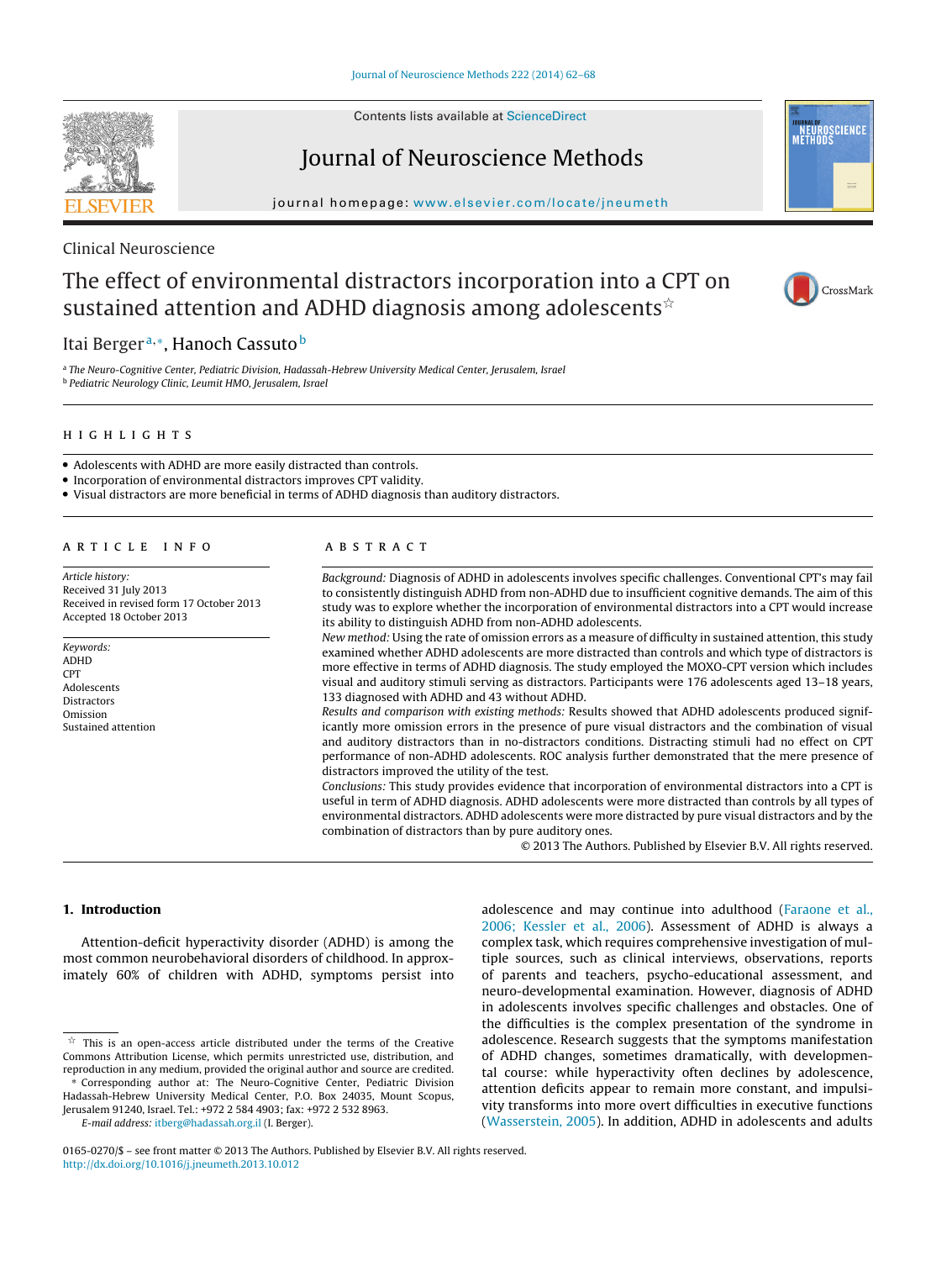is commonly nestled with other psychiatric comorbidities, such as substance abuse, antisocial behaviour, learning disabilities, conduct disorders, mood and anxiety disorders [\(Brown,](#page-5-0) [2000\).](#page-5-0) Another common problem of evaluating ADHD in adolescence stems from typical biases of adolescents in self-reports scales. Adolescents are considered poor self-observers and often tend to underestimate their problems [\(Barkley](#page-5-0) et [al.,](#page-5-0) [1991;](#page-5-0) [Wasserstein,](#page-5-0) [2005\).](#page-5-0) The agreement between adolescents and their parents regarding the type of symptoms was found to be low [\(Rasmussen](#page-6-0) et [al.,](#page-6-0) [2002\).](#page-6-0)

Due to the subjective nature of these instruments, computerized continuous performance tests (CPT) are frequently employed in clinical and diagnostic settings ([Edwards](#page-5-0) et [al.,](#page-5-0) [2007\).](#page-5-0) Typical CPT task requires the participant to sustain attention over a continuous stream of stimuli (single letters, shapes or digits which are pre-sented serially) and to respond to a pre-specified target ([Kelip](#page-6-0) et [al.,](#page-6-0) [1997;](#page-6-0) [Shalev](#page-6-0) et [al.,](#page-6-0) [2011\).](#page-6-0) Traditionally, inattention is assessed in CPT by the number of omission errors, indicating the number of times the target was presented, but the participant did not respond, or by its "inverse" measure calculating relative accuracy (the number of correct hits out of the total targets presented). Contextual factors, such as distracting stimuli in the environment, can contribute to increased inattention ([Adams](#page-5-0) et [al.,](#page-5-0) [2011;](#page-5-0) [Blakeman,](#page-5-0) [2000;](#page-5-0) [López-Martín](#page-5-0) et [al.,](#page-5-0) [2013\).](#page-5-0) Therefore, sustained attention can be broadly characterized as the ability to concentrate on a specific stimulus over a period of time while excluding distracting stimuli ([Shalev](#page-6-0) et [al.,](#page-6-0) [2011\).](#page-6-0)

Despite the popularity of the CPT in clinical contexts, many authors have identified concerns about its reliability and validity in the diagnosis of ADHD.

Test–retest reliability of the CPT varied considerably across studies. Several CPT's, such as the Test of Variables of Attention (T.O.V.A.) ([Greenberg](#page-6-0) [and](#page-6-0) [Kindschi,](#page-6-0) [1998\)](#page-6-0) and the Conners CPT-II ([Conners,](#page-5-0) [2000\)](#page-5-0) do not report test–retest reliability. In others, such as the AX' CPT test, test–retest reliability ranged between 0.14 and 0.94, dependent on CPT indices. Omission errors tend to have the lower reliability measures while commission errors and response times have moderate or high measures [\(Ogundele](#page-6-0) et [al.,](#page-6-0) [2011\).](#page-6-0)

CPT's are often criticized for their low sensitivity and specificity rates (less than 70%) [\(Edwards](#page-5-0) et [al.,](#page-5-0) 2007; McGee et al., 2000; Riccio et [al.,](#page-5-0) [2001;](#page-5-0) [Skounti](#page-5-0) et [al.,](#page-5-0) [2007\).](#page-5-0) Many authors have questioned its ability to consistently discriminate ADHD children from normal controls, psychiatric controls or learning disabilities ([DeShazo](#page-5-0) et [al.,](#page-5-0) [2001;](#page-5-0) [Dickerson](#page-5-0) [Mayes](#page-5-0) et [al.,](#page-5-0) [2001;](#page-5-0) [Ogundele](#page-5-0) et [al.,](#page-5-0) [2011;](#page-5-0) [Schachar](#page-5-0) et [al.,](#page-5-0) [1998;](#page-5-0) [Skounti](#page-5-0) et [al.,](#page-5-0) [2007\).](#page-5-0) Others reported a weak association between CPT performance and behavioural indices of ADHD ([Christensen](#page-5-0) [and](#page-5-0) [Joschko,](#page-5-0) [2001;](#page-5-0) [Epstein](#page-5-0) et [al.,](#page-5-0) [2009;](#page-5-0) [McGee](#page-5-0) et [al.,](#page-5-0) [2000\).](#page-5-0)

The validity of the CPT in the diagnosis of ADHD is even more controversial among teenagers [\(Robin,](#page-6-0) [1998\).](#page-6-0) The Degraded Stimulus Continuous Performance Test (DS-CPT) was found to be insensitive to identifying sustained attention deficits in adolescent populations and failed to discriminate ADHD from controls [\(Rund](#page-6-0) et [al.,](#page-6-0) [1998\).](#page-6-0) Similarly, [Rucklidge](#page-6-0) [\(2006\)](#page-6-0) reported that the Conners CPT-II [\(Conners,](#page-5-0) [2000\)](#page-5-0) failed to identify many adolescents with ADHD, and was generally more sensitive to ADHD in males than in females. Recently, [Diamond](#page-5-0) et [al.](#page-5-0) [\(2012\)](#page-5-0) have demonstrated that the correlation between neurologist's impression of the presence of attention deficit and the T.O.V.A. scores was weaker in adolescents (ages 13–18) than in younger children (ages 6–12). The Gordon Diagnostic System (GDS; [Gordon](#page-6-0) [and](#page-6-0) [Mettelman,](#page-6-0) [1987\),](#page-6-0) which is the only CPT that has been researched specifically with adolescents (also approved by the FDA), successfully discriminated ADHD adolescents from controls on the vigilance task, but not on the distractibility task ([Robin,](#page-6-0) [1998\).](#page-6-0)

[Barkley](#page-5-0) [\(1991\)](#page-5-0) has shown low correlations between CPT performance of adolescents and other measures of ADHD such as parents and teachers rating scales. It was suggested that the ecological validity of the CPT in adolescent samples is weaker than in younger children and that this shortcoming is crucial where prediction to school behaviour may be desired. [Barkley](#page-5-0) [\(1991\)](#page-5-0) emphasized the need to improve the ecological validity of the CPT by evaluating the child's behaviour in more natural settings. Nevertheless, even when noise-generated CPT was employed [\(Uno](#page-6-0) et [al.,](#page-6-0) [2006\),](#page-6-0) the sensitivity of the test to ADHD in older children (ages 10–12) was lower than in younger children (ages 7–9). The authors suggested that the differences in attention span between ADHD and normal controls are reduced to a level undetectable by CPT, as a result of developmental changes.

Another possible explanation for the insensitivity of CPT in adolescents is the constant pace of stimuli presentation. Because the inter-stimulus interval in traditional CPT is typically fixed, it makes the task too easy for adolescents who quickly figure out the timing of stimulus appearance ([Robin,](#page-6-0) [1998\).](#page-6-0) Further support for the ceiling effect in CPT performance of adolescents arrives from imaging study that compared brain activation patterns in adolescents with and without ADHD while performing an attentional CPT ([Epstein](#page-5-0) et [al.,](#page-5-0) [2009\).](#page-5-0) The two groups performed similarly and activated similar regions during performance, but children with ADHD appear to maintain the use of right prefrontal regions beyond what is observed among normal controls. The difficulty to detect group behavioural differences was attributed to the low cognitive demands of the task. Taken together, these findings suggest that conventional CPT's may fail to consistently distinguish ADHD from non-ADHD teenagers due to insufficient cognitive demands and may not reflect the conditions in school.

The aim of this study was to explore whether the incorporation of environmental distractors into a CPT would increase its ability to distinguish ADHD adolescents from controls (ages 13–18). Assuming that distracting stimuli have an effect on sustained attention by increasing the rate of omission errors in CPT, we hypothesized that adolescents with ADHD would perform significantly more omission errors than their non-ADHD peers in the presence of distracting stimuli. We also examined which type of distractors would be more effective in terms of ADHD diagnosis.

# **2. Methods**

# 2.1. Participants

Participants were 176 adolescents aged 13–18 years, 118 were boys and 58 girls. The clinical ADHD group was composed of 133 participants previously diagnosed with ADHD (Mean age = 14.64, S.D. = 1.43), and the control group included 43 participants without ADHD (Mean age = 15.08, S.D. = 1.71).

Participants in the ADHD group were recruited from adolescents referred to the out-patient clinics of a Neuro-Cognitive Centre, based in a tertiary care university hospital. The referrals to the centre were made by paediatrician, general practitioner, teacher, psychologist, or parents.

The following were the inclusion criteria for participants in the ADHD group.

Each participant met the criteria for ADHD according to DSM-IV-TR criteria [[American](#page-5-0) [Psychiatric](#page-5-0) [Association](#page-5-0) [\(APA\),](#page-5-0) [2000\],](#page-5-0) as assessed by a certified paediatric neurologist. The diagnostic procedure included completion of a semi-structured interview (adolescent and parents) fulfilling the diagnostic guidelines as described in the clinical practice guideline for the diagnosis, evaluation, and treatment of ADHD in children and adolescents by the American Academy of Paediatrics ([Wolraich](#page-6-0) et [al.,](#page-6-0) [2011\)](#page-6-0) and mandatory rating scales for home and school [\(DuPaul](#page-5-0) et [al.,](#page-5-0) [1998\),](#page-5-0) as well as medical/neurological examination.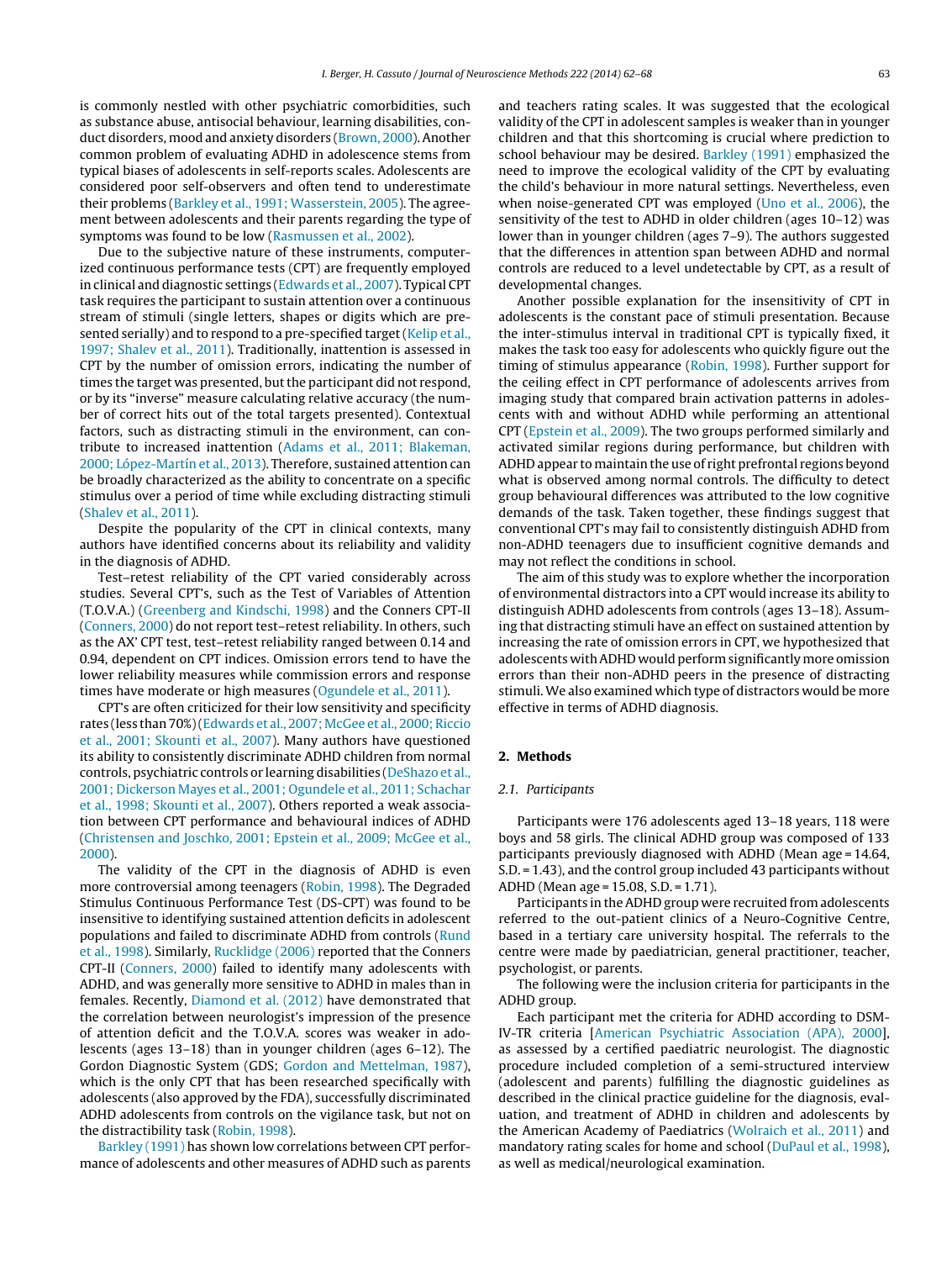

**Fig. 1.** Definition of the time line – target and non-target stimuli were presented for 500, 1000 or 4000 ms. Each stimulus was followed by a void period of the same duration. The stimulus remained on the screen for the full duration regardless the response. Distracting stimuli were not synchronized with target/non-target's onset and could be generated during target/non target stimulus or during the void period.

Participants in the control group were randomly recruited from regular school classes. The inclusion criteria for participants in the control group were: (1) score below the clinical cut off point for ADHD symptoms on ADHD/DSM-IV Scales ([APA,](#page-5-0) [2000;](#page-5-0) [DuPaul](#page-5-0) et [al.,](#page-5-0) [1998\)](#page-5-0) and (2) absence of academic or behavioural problems based on parents and teachers reports. For this purpose the parents and teachers were asked to state (with the informed consent) that there are no behavioural/academic/social difficulties. Given these conditions, no additional physical/neurological examination was administered.

Assigning participants to ADHD/non-ADHD groups based on parents and teachers ratings of ADHD symptoms is a common and reliable method in the literature (e.g., [Berwid](#page-5-0) et [al.,](#page-5-0) [2005;](#page-5-0) [Uno](#page-5-0) et [al.,](#page-5-0) [2006;](#page-5-0) [Van](#page-5-0) [Mourik](#page-5-0) et [al.,](#page-5-0) [2007\).](#page-5-0)

Exclusion criteria for all participants were: abnormal mental ability, other chronic (mental, health or developmental) condition, chronic use of medications, and primary psychiatric diagnosis (e.g., depression, anxiety, or psychosis). Since we worked in Jerusalem, our population was extremely heterogeneous, multicultural, and included a spectrum of families with regard to potentially confounding factors correlated with the diagnosis of ADHD [\(Wolraich](#page-6-0) et [al.,](#page-6-0) [2011\).](#page-6-0) All participants agreed to participate in the study and their parents provided a written informed consent to the study, approved by the Helsinki committee (IRB) of Hadassah-Hebrew University Medical Centre Jerusalem, Israel.

# 2.2. Measures

Measurement of adolescent behaviour – the parent and teacher forms of the ADHD/DSM-IV scales were used to assess the level of participants' ADHD behaviours ([APA,](#page-5-0) [2000;](#page-5-0) [DuPaul](#page-5-0) et [al.,](#page-5-0) [1998\).](#page-5-0)

The MOXO Continuous Performance Test – the study employed the MOXO-CPT version<sup>1</sup> [\(Berger](#page-5-0) [and](#page-5-0) [Goldzweig,](#page-5-0) [2010\),](#page-5-0) which is a standardized computerized test designed to diagnose ADHD related symptoms. The test included visual and auditory stimuli that serve as distractors.

The total duration of the test was 18.2 min, and it is composed of eight levels (136.5 s, 59 trials each). In each trial a stimulus (target/non-target) was presented for 500, 1000 or 4000 milliseconds and then followed by a "void" period of the same duration

(Fig. 1). The stimulus remained on the screen for the full duration no matter if a response was produced. This practice allowed the measuring of response timing (whether the response occurred during stimulus presentation or the void period) as well as the accuracy of the response.

In each level 34 target and 25 non-target stimuli were presented. Both target and non-target stimuli were cartoon pictures that do not include any letters. The absence of letters is important given the fact that ADHD patients tend to have learning difficulties (e.g., dyslexia, dyscalculia) that may be confound with CPT performance [\(Seidman](#page-6-0) et [al.,](#page-6-0) [2001\).](#page-6-0) The stimuli were presented sequentially in the middle of a computer screen and the participant was instructed to respond as quickly as possible to target stimuli by pressing the space bar once, and only once. The participant was also instructed not to respond to any other stimuli except the target, and not to press any other key but the space bar.

Test level and distracting stimuli-In order to simulate everyday environment of adolescents, the MOXO-CPT contained distracting stimuli. This feature is unique to this specific CPT. Distractors were short animated video clips containing visual and auditory features which can appear separately or together. This enabled to present three types of distractions that characterize everyday environment: (a) visual distractors (e.g., animated barking dog); (b) auditory distractors (e.g., barking sound); and (c) combination of both visual and auditory distractors (e.g., animated barking dog with the sound of barking).

Overall, eight different distractors were included, each of them could appear as pure visual, pure auditory or as a combination of them. Different levels of the MOXO-CPT were characterized by a different set of distractors: levels 1 and 8 did not include any distractors but only target and non-target stimuli, levels 2 and 3 contained pure visual stimuli, levels 4 and 5 contained pure auditory stimuli, and levels 6 and 7 contained a combination of visual and auditory stimuli. Each distractor was presented for 8 s, with a fixed interval of 0.5 s between two distractors. Distractors' onset was not synchronized with target/non-target's onset and could be generated during target/non target stimulus or during the void period.

Visual distractors appeared at one of four spatial locations on the sides of the screen: down, up, left or right. The sequence of distractors and their exact position on the display were constant for each level. The burden of the distracting stimuli increased at the odd number levels; in the 2nd, 4th, and 6th level only one distractor was presented at a time, while in the 3rd, 5th, and 7th level two distractors were presented simultaneously.

<sup>&</sup>lt;sup>1</sup> The term 'MOXO' derives from the world of Japanese martial arts and means a 'moment of lucidity'. It refers to the moments preceding the fight, when the warrior clears his mind from distracting, unwanted thoughts, and feelings.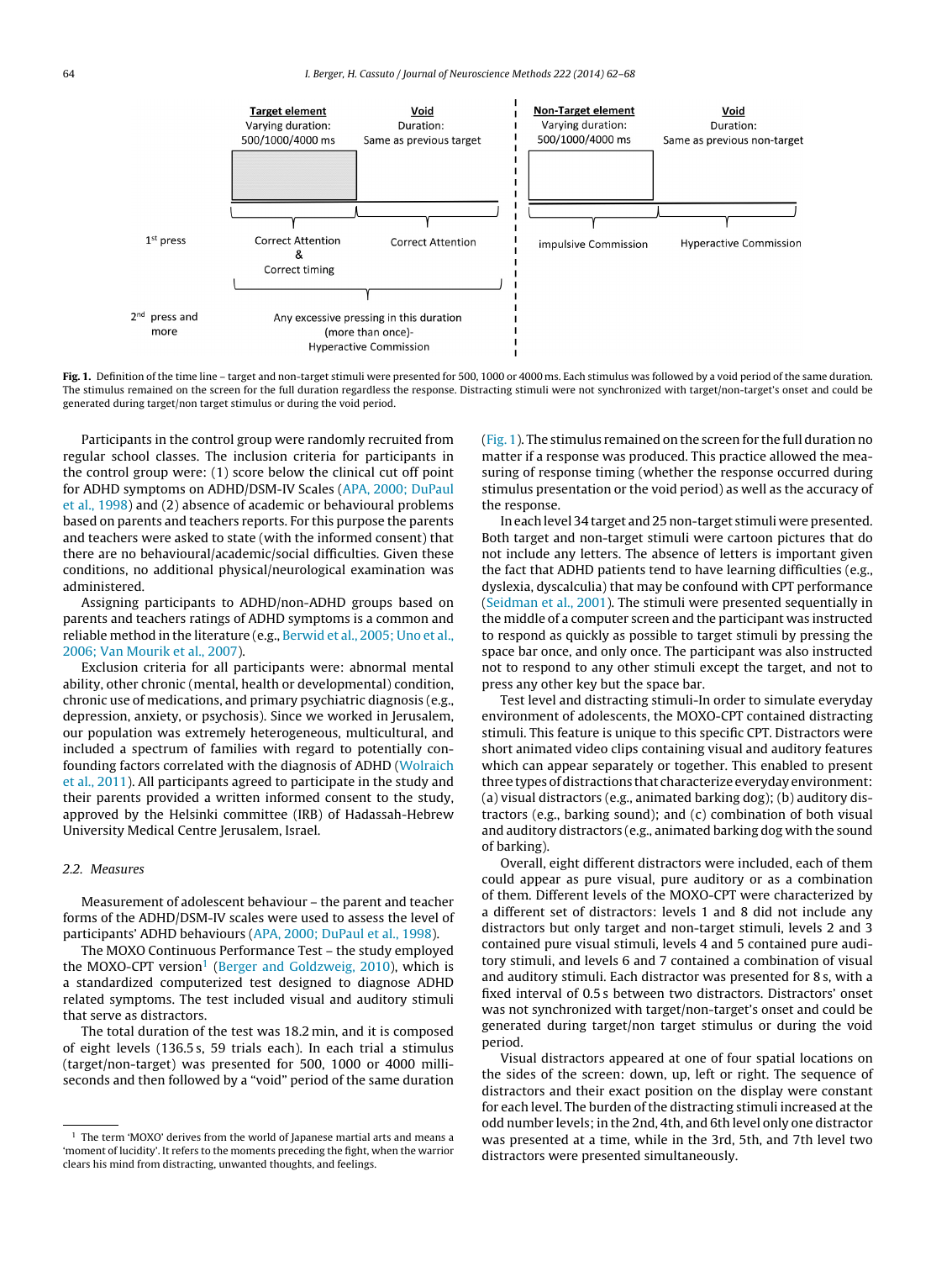#### **Table 1**

Differences in omission errors between ADHD and non-ADHD adolescents.

| Distractors type                               | $ADHD(N=143)$ |      | Non-ADHD $(N=33)$ |      | Difference $t(172)$ |
|------------------------------------------------|---------------|------|-------------------|------|---------------------|
|                                                | Μ             | S.D. | Μ                 | S.D. |                     |
| No distractors                                 | 2.17          | 0.44 | 0.58              | 1.22 | 4.51, p < 0.05      |
| Visual distractors                             | 3.56          | 3.24 | 1.02              | 2.09 | 4.61, $p < 0.001$   |
| Auditory distractors                           | 2.46          | 2.95 | 0.81              | 2.14 | 3.17, p < 0.05      |
| Combination of visual and auditory distractors | 3.92          | 3.49 | 0.88              | 2.45 | 5.13, $p < 0.001$   |

 $M$  = mean; S.D. = standard deviation.

Performance indices – the MOXO-CPT included four performance indices: attention, timing, impulsivity, and hyperactivity. For detailed description of performance indices see Supplementary A.

#### 2.3. Procedure

In the current study, the test was administered by a technician who made sure that the participant understood the instructions. The technician was present throughout the entire session. All participants (including the ADHD group) were drug naïve (not medicated at all) before and during their participation in the study.

#### 2.4. Data analyses

All analyses were conducted with SAS software for Windows version 9.2.

A p-value of ≤0.05 was considered statistically significant. First, Chi-square analysis and t-test for unpaired samples were used to examine group differences in background variables. Second, effects of background variables, ADHD, and test level on omission errors were examined through a Linear Repeated Measures model with Tukey's correction for multiple comparisons. Omission errors were the dependant variable, whereas age, gender, group, level, and level  $\times$  group interaction were the independent variables. Between and within group effects were measured in every CPT condition (no distractors, visual distractors, auditory distractors and a combination of visual and auditory distractors). For this purpose, every two identical levels were combined: levels 1 and 8 (no distractors), levels 2 and 3 (visual distractors), levels 4 and 5 (auditory distractors) and levels 6 and 7 (combination of visual and auditory distractors).

To determine which type of distractors was more useful in terms ofADHD diagnosis, we calculated the areas under the receiver operating characteristic (ROC) curves. After a ROC was generated for each distractor type, chi-square tests were performed in order to compare the utility of different test conditions in the diagnosis of ADHD.

## **3. Results**

# 3.1. Effects of distractors on omission errors in ADHD and non-ADHD adolescents

In order to study the added value of the incorporation of distractors in the CPT for a better differentiation between ADHD and controls a linear repeated measures model with Tukey's correction for multiple comparisons was conducted.

This model included: (a) between groups analysis of the differences in the rate of omission errors between ADHD and non-ADHD adolescents and (b) within-group analysis of the differences in omission errors between no distractors conditions and the three conditions which contained distractors (visual, auditory and a combination of them). First, analyses showed that both gender  $[F(1, \cdot)]$ 172) = 5.26,  $p < 0.05$ ] and age [ $F(1, 172) = 9.10$ ,  $p < 0.01$ ] were associated with CPT performance. That is, boys and younger children demonstrated higher omission errors. However, ADHD group did not differ from the non-ADHD group in age  $[t(174) = 1.48, p = 0.097]$ or gender distributions  $[\chi^2(1, N = 176) = 0.19, p = 0.662]$ .

When controlling for age and gender, group affiliation had a significant effect on the rate of omission errors  $[F(1, 172) = 28.45,$  $p$  < 0.001]. As can be seen in Table 1, ADHD adolescents demonstrated higher rate of omission errors than their unaffected peers in all CPT conditions (no distractors, visual distractors, auditory distractors and a combination of visual and auditory distractors). Most importantly, group  $\times$  level interaction revealed that the difference between the two groups varied as a function of task demands  $[F(3, 172) = 4.98, p < 0.01]$ . Within-groups analysis indicated that in the ADHD group, omission errors were significantly higher in the presence of visual distractors and the combination of visual and auditory distractors than in no-distractors conditions. The presence of pure auditory distractors did not increase the amount of omission errors as compared to no-distractors. In the control group, distracting stimuli had no effect on CPT performance as compared to no-distractors conditions (Table 2).

#### 3.2. ROC analyses

The discriminant ability of different distractors types was evaluated by a Receiver Operating Characteristic (ROC) curve analysis [\(Fig.](#page-4-0) 2). ROC analysis summarizes diagnostic efficiency with the area under the curve (AUC) statistic.

First, ROC analyses revealed that the mere presence of distractors (AUC = 0.890) significantly improved the AUC of the test, as compared to the absence of distractors (AUC = 0.784)  $[\chi^2(1,$  $N = 176$  = 8.51,  $p < 0.01$ ]. Specifically, the AUC of combined visual and auditory distractors was the highest ( $AUC = 0.867$ ). The combination of distractors significantly improved the utility of the test in the diagnosis of ADHD as compared to no-distractors  $[\chi^2(1, N=176) = 5.35, p < 0.05]$ . Pure visual (AUC = 0.846) and pure auditory (AUC = 0.772) distractors did not yield any diagnostic

#### **Table 2**

Level Differences in omission errors within each study group.

| Comparison $t(172)$                           | $ADHD(N=143)$       | Non-ADHD $(N=33)$ |
|-----------------------------------------------|---------------------|-------------------|
| No distractors vs. visual distractors         | $-6.59, p < 0.0001$ | $-1.20$ , N.S.    |
| No distractors vs. auditory distractors       | $-1.30, N.S.$       | $-0.60, N.S.$     |
| No distractors vs. combined distractors       | $-6.65, p < 0.0001$ | $-0.65$ , N.S.    |
| Visual distractors vs. auditory distractors   | 5.70, $p < 0.0001$  | 0.62, N.S.        |
| Visual distractors vs. combined distractors   | $-1.40$ , N.S.      | 0.30, N.S.        |
| Auditory distractors vs. combined distractors | $-6.12, p < 0.0001$ | $-0.17$ , N.S.    |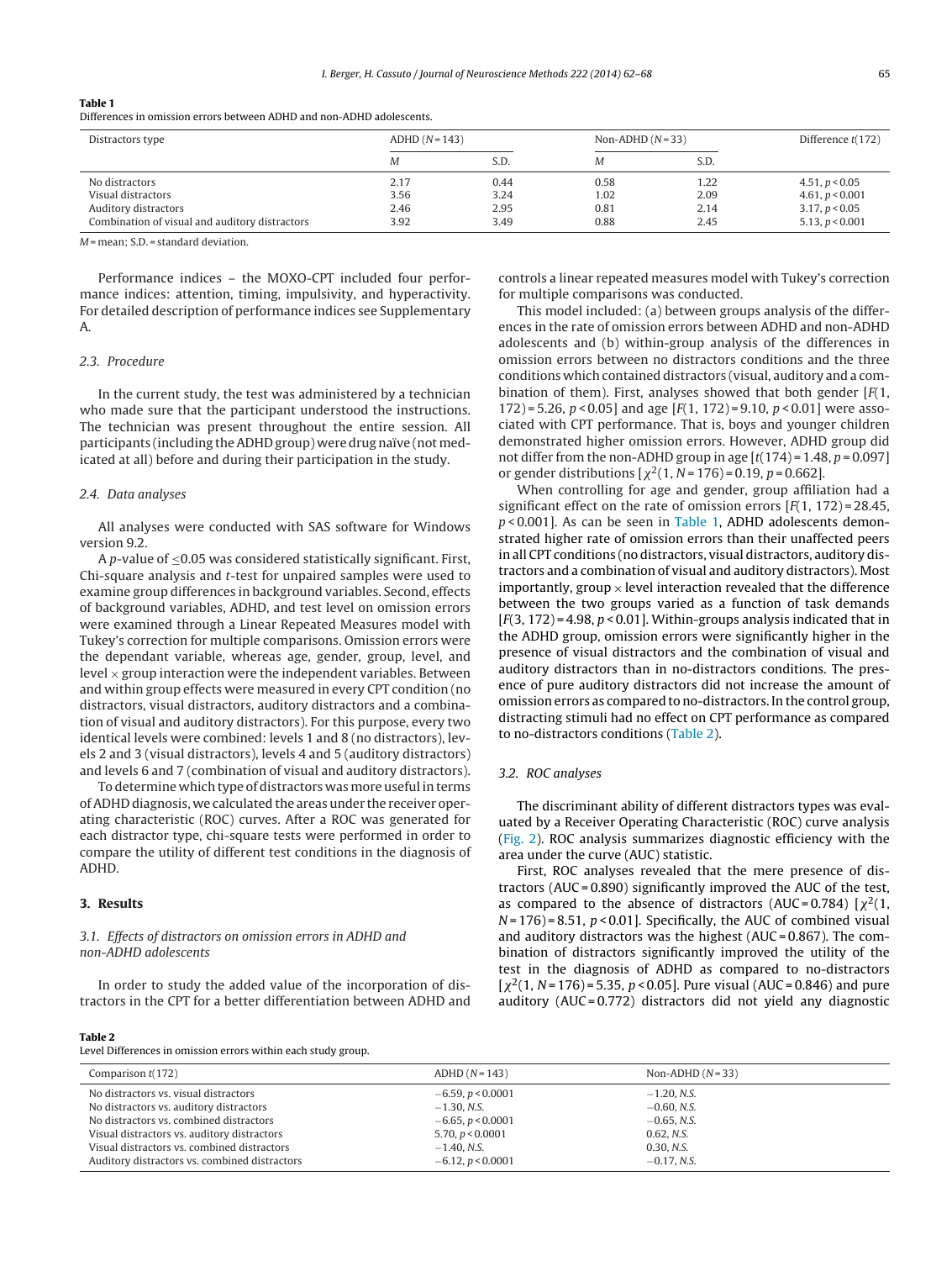<span id="page-4-0"></span>

**Fig. 2.** ROC analyses.

advantage over no-distractors conditions. Although the combination of visual and auditory distractors was favourable in terms of sensitivity and specificity in comparison to pure auditory distractors  $[\chi^2(1, N=176)=12.92, p<0.001]$ , it was not beneficial over pure visual distractors [ $\chi^2(1, N = 176) = 0.64$ , N.S.].

#### **4. Discussion**

This study investigated the effects of environmental distractors on sustained attention of ADHD and non-ADHD adolescents (ages 13–18). Results showed that ADHD adolescents demonstrated higher rates of omission errors than their unaffected peers in all CPT conditions. In addition, ADHD adolescents produced significantly more omission errors in the presence of pure visual distractors and the combination of visual and auditory distractors than in no-distractors conditions. In contrast, distracting stimuli had no effect on CPT performance of non-ADHD adolescents. Findings from ROC analysis further demonstrated that independently of distractors type, impending distractors in CPT significantly improved the sensitivity and specificity of the test.

It is known that a variety of visual and auditory stimuli exists in the everyday environment of ADHD children and that problematic behaviour first appear in the presence of such stimuli. Thus, our results support the idea that ADHD is indeed marked by high distractibility and that teenagers with ADHD have difficulties to sustain attention in the presence of irrelevant environmental stimuli. These findings are in line with studies of younger children with ADHD, which demonstrated high distractibility during CPT and non-CPT tasks [\(Adams](#page-5-0) et [al.,](#page-5-0) [2011;](#page-5-0) [Gumenyuk](#page-5-0) et [al.,](#page-5-0) [2005;](#page-5-0) [Parsons](#page-5-0) et [al.,](#page-5-0) [2007;](#page-5-0) [Pelham](#page-5-0) et [al.,](#page-5-0) [2011\).](#page-5-0) [Parsons](#page-6-0) et [al.](#page-6-0) [\(2007\),](#page-6-0) who used a virtual reality technology to simulate everyday distractibility in ADHD, have shown that during distracting conditions, ADHD children were more hyperactive and produced more omission errors on the Conners' CPT-II as compared to non-ADHD children. On the other hand, our findings are inconsistent with other studies which indicated that auditory and visual distractors did notimpair cognitive performance ofADHD children or even

improved it [\(Abikoff](#page-5-0) et [al.,](#page-5-0) [1996;](#page-5-0) [Uno](#page-5-0) et [al.,](#page-5-0) [2006;](#page-5-0) [Van](#page-5-0) [Mourik](#page-5-0) et [al.,](#page-5-0) [2007\).](#page-5-0) This diversity may result from the type of distractors used. While some studies have used neutral stimuli (neutral tone/letter) as distractors ([Gordon](#page-6-0) [and](#page-6-0) [Mettelman,](#page-6-0) [1987;](#page-6-0) [Uno](#page-6-0) et [al.,](#page-6-0) [2006;](#page-6-0) [Van](#page-6-0) [Mourik](#page-6-0) et [al.,](#page-6-0) [2007\),](#page-6-0) the MOXO-CPT used more ecologically valid stimuli that are typically found in the child's environment. Since ADHD children have more difficulties in filtering meaningful distractors [\(Blakeman,](#page-5-0) [2000\)](#page-5-0) they may fail to inhibit response to relevant, everyday stimuli rather than to neutral information.

Another factor that may contribute to the high distractibility of ADHD adolescents in this study is the method of distractors presentation. In several studies, auditory distractors served as a background noise while children performed another cognitive task [\(Abikoff](#page-5-0) et [al.,](#page-5-0) [1996;](#page-5-0) [Pelham](#page-5-0) et [al.,](#page-5-0) [2011\).](#page-5-0) In contrast, distractors in the MOXO-CPT vary in their type, in their length of presentation and in their location on the screen. This mode of presentation did not allow adjustment or de-sensitization to the distractors, therefore kept them salient.

The current study revealed that the distractibility of ADHD adolescents varied across the distractors' modality. The fact that visual stimuli appeared as more potent distractors for ADHD adolescents than auditory distractors is consistent across studies with ADHD children [\(Pelham](#page-6-0) et [al.,](#page-6-0) [2011\).](#page-6-0) The most straightforward hypothesis is that because the MOXO-CPT is a visual task that includes visual input and processing, it might be more vulnerable to visual distractors that use the same cognitive modality ([Wickens,](#page-6-0) [1984,](#page-6-0) [2002\).](#page-6-0) It is also possible that due to impaired visual attention in ADHD [\(Kofler](#page-6-0) et [al.,](#page-6-0) [2008\),](#page-6-0) additional visual information easily overload the cognitive/physiological system, thus interfering with performance ([Armstrong,](#page-5-0) [1993;](#page-5-0) [Armstrong](#page-5-0) [and](#page-5-0) [Greenberg,](#page-5-0) [1990\).](#page-5-0)

The effect of auditory distractors on ADHD children and adolescent remains unclear. While the current study failed to show any effect of auditory distractors on cognitive performance in ADHD adolescents, others have found that auditory distractors could either interfere or improve it ([Abikoff](#page-5-0) et [al.,](#page-5-0) [1996;](#page-5-0) [Pelham](#page-5-0) et [al.,](#page-5-0) [2011;](#page-5-0) [Söderlund](#page-5-0) et [al.,](#page-5-0) [2007\).](#page-5-0) [Uno](#page-6-0) et [al.](#page-6-0) [\(2006\)](#page-6-0) who specifically tested the effect of auditory noise on CPT performance, found that ADHD children produced fewer omission errors in the presence of auditory noise than in the no-noise condition. The positive effect of distracting auditory stimuli on the cognitive performance of ADHD patients is usually attributed to the increased arousal provoked by a novel signal ([Uno](#page-6-0) et [al.,](#page-6-0) [2006;](#page-6-0) [Van](#page-6-0) [Mourik](#page-6-0) et [al.,](#page-6-0) [2007\).](#page-6-0) It is possible that distractors in the MOXO-CPT failed to improve attention in ADHD adolescents because of the little information they conveyed for the participant. It has been suggested [\(Parmentier](#page-6-0) et [al.,](#page-6-0) [2010\)](#page-6-0) that the degree to which a novel, unexpected auditory sound may optimize performance depends on the amount of information it conveys. When a novel sound predicts another relevant stimulus, the system can take advantage of the auditory distractors to improve its functioning. In contrast to other CPT [\(Uno](#page-6-0) et [al.,](#page-6-0) [2006;](#page-6-0) [Van](#page-6-0) [Mourik](#page-6-0) et [al.,](#page-6-0) [2007\)](#page-6-0) distractors in the MOXO-CPT did not precede the target or were generated stimulatingly with it, but rather were unsynchronized with it. This fact may lower the extent to which the sound included information necessary to optimize performance and may explain why auditory distractors did not improve sustained attention in our study.

Several limitation of this study should be considered. First, participation in the study was based on a voluntary agreement of children and their parents. This self-selected sampling strategy tends to be biased towards favouring more cooperative and motivated individuals. Therefore, it is impossible to determine whether this sample also represents other children that were not recruited and whether cooperation is confounded with ADHD variables. This limitation is typical to most clinic-based ADHD studies around the world ([Gau](#page-6-0) et [al.,](#page-6-0) [2010;](#page-6-0) [Lee](#page-6-0) [and](#page-6-0) [Ousley,](#page-6-0) [2006\).](#page-6-0) In addition, the clinics from which ADHD children were recruited were based in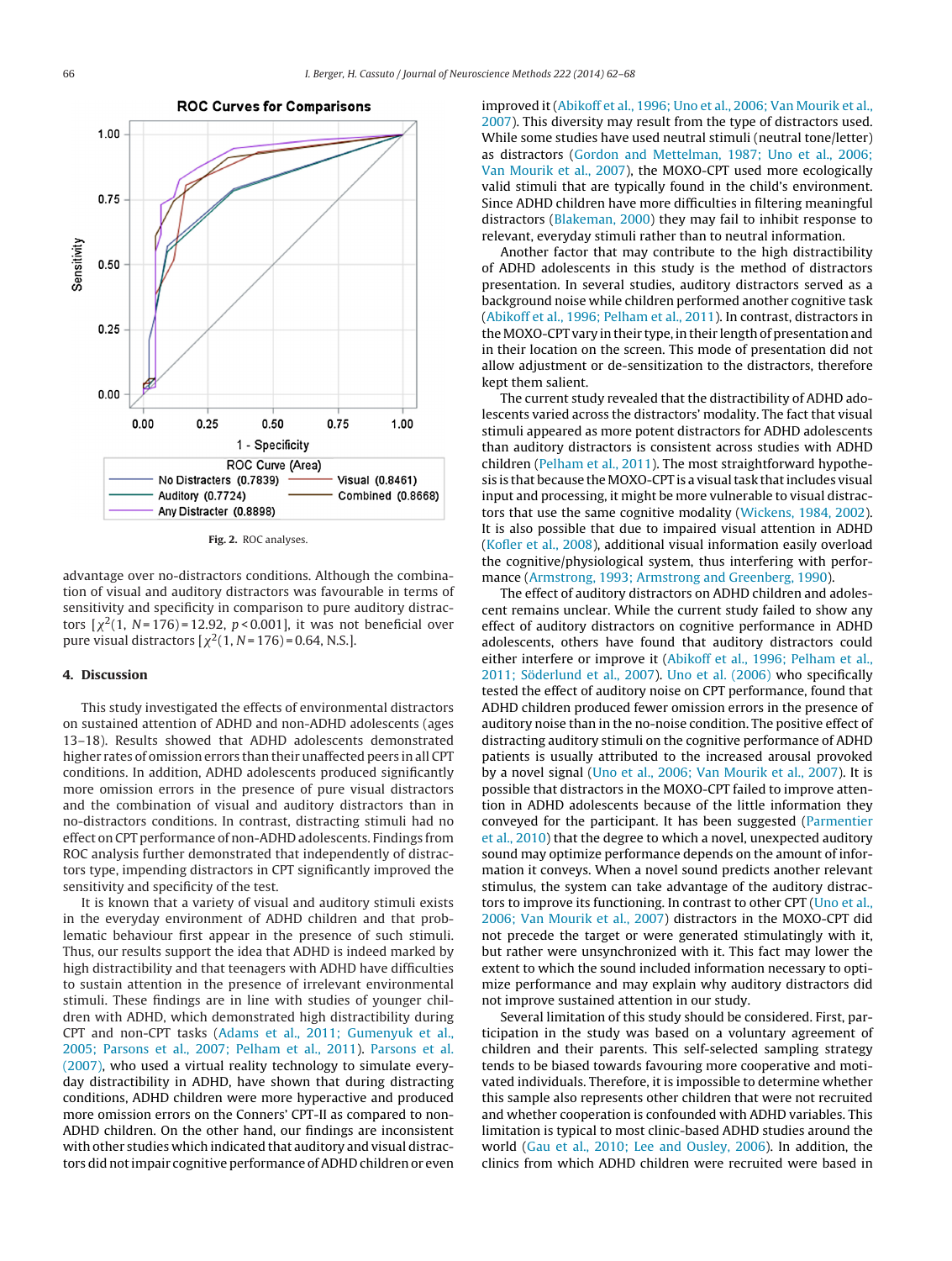<span id="page-5-0"></span>tertiary care hospital. This population has heterogeneous background characteristics including those correlates of ADHD. Finally, the exclusion of ADHD children with severe comorbidities may limit the generalization of our results.

Overall, our findings showed that independently of distractor type, ADHD teenagers were more distracted than healthy controls during CPT performance, ADHD adolescents produced more omission errors in the presence of visual environmental stimuli or the combination of visual and auditory stimuli in comparison to no-distractors conditions. In terms of ADHD diagnosis, the mere presence of distractors improved the utility of the test relative to no distractors.

Visual environmental stimuli emerged as better distractors than auditory ones and combining visual and auditory distractors was not beneficial in terms of validity, as compared to pure visual distractors.

In contrast to the majority of cognitive tasks, distracting stimuli in the MOXO-CPT were external to the task (i.e., not conflicting with task demands). The fact that adolescents with ADHD were distracted by external stimuli suggests that in everyday life these individuals may be more distracted by irrelevant stimuli in the classroom (e.g., someone talks in the next room) rather than background stimuli (e.g., music) or distractors that are part of the cognitive task. Hence, reducing irrelevant environmental stimuli or learning how to regulate their influence on attention functions, may assist adolescents with ADHD in coping with distractibility problems.

Finally, this study lends further support for using the CPT as an aiding tool in the diagnosis of ADHD in teenagers, once employing appropriate task demands that better simulate distractibility in everyday life.

Future research should address the diagnostic utility of the test in larger spectrum of age and in different populations (e.g., ADHD with comorbid features).

Another question that should be further explored is how distractibility is marked in different subtypes of ADHD. Previous studies examining ADHD subtype differences in neuropsychological functioning are limited and inconsistent (Booth et al., 2007; Lockwood et al., 2001; Nikolas and Nigg, 2013; Schwenck et al., 2009) It has been long debated whether one category is capable to describe the high heterogeneity in symptom presentation and impairments of ADHD ([Nigg](#page-6-0) et [al.,](#page-6-0) [2010\).](#page-6-0) Moreover, it is still unclear whether differentADHD subtypes reflect unique configurations of the syndrome or simply various degrees of behavioural and neuropsychological weaknesses ([Nikolas](#page-6-0) [and](#page-6-0) [Nigg,](#page-6-0) [2013\).](#page-6-0) Thus, it would be highly important to examine if specific subtypes of ADHD are more distracted than others ([Keage](#page-6-0) et [al.,](#page-6-0) [2006;](#page-6-0) [Mayes](#page-6-0) et [al.,](#page-6-0) [2009\).](#page-6-0) While some authors suggested that distractibility relates to difficulty in response inhibition [\(Oades](#page-6-0) et [al.,](#page-6-0) [2002\)](#page-6-0) and therefore characterizes ADHD predominantly hyperactive and combined subtypes (Carlson and Mann, 2000; Lahey et al., 1997), others proposed that distractibilityhasmore to do withinattentiveness problems, hence is more expected in ADHD predominantly inattentive subtype [\(McBurnett](#page-6-0) et [al.,](#page-6-0) [2001;](#page-6-0) [Milich](#page-6-0) et [al.,](#page-6-0) [2001\).](#page-6-0) It is a purpose of future research, and beyond the scope of this study, to explore the neuropsychological correlates of distractibility in CPT and how they are pronounced in different ADHD subtypes. Although the current study points out a potential association between distractibility and inattention, the effect of distractors on other CPT measures (e.g., commission errors) is equally important.

## **Conflicts of interest statement**

Itai Berger serves in the scientific advisory board to Neuro-Tech Solutions Ltd. Hanoch Cassuto declared no potential conflicts of interest with respect to this study.

#### **Acknowledgments**

The authors wish to thank Dr. Ortal Slobodin for her efficient help and skills and to Merav Aboud and Julia Melamed for their kind and professional attitude towards the participating adolescents and their families.

#### **Appendix A. Supplementary data**

Supplementary data associated with this article can be found, in the online version, at [http://dx.doi.org/10.1016/j.jneumeth.](http://dx.doi.org/10.1016/j.jneumeth.2013.10.012) [2013.10.012](http://dx.doi.org/10.1016/j.jneumeth.2013.10.012).

#### **References**

- Abikoff H, Courtney ME, Szeibel PJ, Koplewicz HS. The effects of auditory stimulation on the arithmetic performance of children with ADHD and nondisabled children. J [http://dx.doi.org/10.1177/002221949602900302.](dx.doi.org/10.1177/002221949602900302)
- Adams ZW, Roberts WM, Milich R, Fillmore MT. Does response variability predict distractibility among adults with attention-deficit/hyperactivity disorder? Psychol Assess 2011;23:427–36, [http://dx.doi.org/10.1037/a0022112](dx.doi.org/10.1037/a0022112).
- American Psychiatric Association. [Diagnostic](http://refhub.elsevier.com/S0165-0270(13)00353-1/sbref0015) [and](http://refhub.elsevier.com/S0165-0270(13)00353-1/sbref0015) [statistical](http://refhub.elsevier.com/S0165-0270(13)00353-1/sbref0015) [manual](http://refhub.elsevier.com/S0165-0270(13)00353-1/sbref0015) [of](http://refhub.elsevier.com/S0165-0270(13)00353-1/sbref0015) [mental](http://refhub.elsevier.com/S0165-0270(13)00353-1/sbref0015) [dis](http://refhub.elsevier.com/S0165-0270(13)00353-1/sbref0015)[orders](http://refhub.elsevier.com/S0165-0270(13)00353-1/sbref0015) [text](http://refhub.elsevier.com/S0165-0270(13)00353-1/sbref0015) [revision](http://refhub.elsevier.com/S0165-0270(13)00353-1/sbref0015) [\(DSM-IV-TR\).](http://refhub.elsevier.com/S0165-0270(13)00353-1/sbref0015) [4th](http://refhub.elsevier.com/S0165-0270(13)00353-1/sbref0015) [ed.](http://refhub.elsevier.com/S0165-0270(13)00353-1/sbref0015) – [text](http://refhub.elsevier.com/S0165-0270(13)00353-1/sbref0015) [revision](http://refhub.elsevier.com/S0165-0270(13)00353-1/sbref0015) [Washington,](http://refhub.elsevier.com/S0165-0270(13)00353-1/sbref0015) [DC:](http://refhub.elsevier.com/S0165-0270(13)00353-1/sbref0015) [American](http://refhub.elsevier.com/S0165-0270(13)00353-1/sbref0015) [Psychiatric](http://refhub.elsevier.com/S0165-0270(13)00353-1/sbref0015) [Association;](http://refhub.elsevier.com/S0165-0270(13)00353-1/sbref0015) [2000.](http://refhub.elsevier.com/S0165-0270(13)00353-1/sbref0015)
- Armstrong GB. Cognitive interference from background television: structural effects on verbal and spatial processing. Commun Studies 1993;44:56–70, [http://dx.doi.org/10.1080/10510979309368382](dx.doi.org/10.1080/10510979309368382).
- Armstrong GB, Greenberg BS. Background television as an inhibitor of cognitive processing. Hum Commun Res 1990;16:355–86, [http://dx.doi.org/10.1111/j.1468-2958.1990.tb00215.x](dx.doi.org/10.1111/j.1468-2958.1990.tb00215.x).
- Barkley RA. The ecological validity of laboratory and analogue assessment methods of ADHD symptoms. J Abnorm Child Psychol 1991;19:149–78, [http://dx.doi.org/10.1007/BF00909976.](dx.doi.org/10.1007/BF00909976)
- Barkley RA, Anastopoulos AD, Guevremon DC, Fletcher K. Adolescents with ADHD: patterns of behavioural adjustment, academic functioning, and treatment utilization. J Am Acad Child Adolesc Psychiatry 1991;30:752–61, [http://dx.doi.org/10.1097/00004583-199109000-00009.](dx.doi.org/10.1097/00004583-199109000-00009)
- Berger I, Goldzweig G. [Objective](http://refhub.elsevier.com/S0165-0270(13)00353-1/sbref0040) [measures](http://refhub.elsevier.com/S0165-0270(13)00353-1/sbref0040) [of](http://refhub.elsevier.com/S0165-0270(13)00353-1/sbref0040) [attention-deficit/hyperactivity](http://refhub.elsevier.com/S0165-0270(13)00353-1/sbref0040) [disor](http://refhub.elsevier.com/S0165-0270(13)00353-1/sbref0040)[der](http://refhub.elsevier.com/S0165-0270(13)00353-1/sbref0040) – [a](http://refhub.elsevier.com/S0165-0270(13)00353-1/sbref0040) [pilot](http://refhub.elsevier.com/S0165-0270(13)00353-1/sbref0040) [study.](http://refhub.elsevier.com/S0165-0270(13)00353-1/sbref0040) [Isr](http://refhub.elsevier.com/S0165-0270(13)00353-1/sbref0040) [Med](http://refhub.elsevier.com/S0165-0270(13)00353-1/sbref0040) [Assoc](http://refhub.elsevier.com/S0165-0270(13)00353-1/sbref0040) [J](http://refhub.elsevier.com/S0165-0270(13)00353-1/sbref0040) [2010;12:531](http://refhub.elsevier.com/S0165-0270(13)00353-1/sbref0040)–[5.](http://refhub.elsevier.com/S0165-0270(13)00353-1/sbref0040)
- Berwid OG, Curko Kera EA, Marks DJ, Santra A, Bender HA, Halperin JM. [Sus](http://refhub.elsevier.com/S0165-0270(13)00353-1/sbref0045)[tained](http://refhub.elsevier.com/S0165-0270(13)00353-1/sbref0045) [attention](http://refhub.elsevier.com/S0165-0270(13)00353-1/sbref0045) [and](http://refhub.elsevier.com/S0165-0270(13)00353-1/sbref0045) [response](http://refhub.elsevier.com/S0165-0270(13)00353-1/sbref0045) [inhibition](http://refhub.elsevier.com/S0165-0270(13)00353-1/sbref0045) [in](http://refhub.elsevier.com/S0165-0270(13)00353-1/sbref0045) [young](http://refhub.elsevier.com/S0165-0270(13)00353-1/sbref0045) [children](http://refhub.elsevier.com/S0165-0270(13)00353-1/sbref0045) [at](http://refhub.elsevier.com/S0165-0270(13)00353-1/sbref0045) [risk](http://refhub.elsevier.com/S0165-0270(13)00353-1/sbref0045) [for](http://refhub.elsevier.com/S0165-0270(13)00353-1/sbref0045) [Attention](http://refhub.elsevier.com/S0165-0270(13)00353-1/sbref0045) [Deficit/Hyperactivity](http://refhub.elsevier.com/S0165-0270(13)00353-1/sbref0045) [Disorder.](http://refhub.elsevier.com/S0165-0270(13)00353-1/sbref0045) [J](http://refhub.elsevier.com/S0165-0270(13)00353-1/sbref0045) [Child](http://refhub.elsevier.com/S0165-0270(13)00353-1/sbref0045) [Psychol](http://refhub.elsevier.com/S0165-0270(13)00353-1/sbref0045) [Psychiatry](http://refhub.elsevier.com/S0165-0270(13)00353-1/sbref0045) [2005;46:1219–29.](http://refhub.elsevier.com/S0165-0270(13)00353-1/sbref0045)
- Blakeman RS. [ADHD](http://refhub.elsevier.com/S0165-0270(13)00353-1/sbref0050) [and](http://refhub.elsevier.com/S0165-0270(13)00353-1/sbref0050) [distractibility:](http://refhub.elsevier.com/S0165-0270(13)00353-1/sbref0050) [the](http://refhub.elsevier.com/S0165-0270(13)00353-1/sbref0050) [role](http://refhub.elsevier.com/S0165-0270(13)00353-1/sbref0050) [of](http://refhub.elsevier.com/S0165-0270(13)00353-1/sbref0050) [distractor](http://refhub.elsevier.com/S0165-0270(13)00353-1/sbref0050) [appeal.](http://refhub.elsevier.com/S0165-0270(13)00353-1/sbref0050) [Diss](http://refhub.elsevier.com/S0165-0270(13)00353-1/sbref0050) [Abstr](http://refhub.elsevier.com/S0165-0270(13)00353-1/sbref0050) [Int](http://refhub.elsevier.com/S0165-0270(13)00353-1/sbref0050) [B](http://refhub.elsevier.com/S0165-0270(13)00353-1/sbref0050) [Sci](http://refhub.elsevier.com/S0165-0270(13)00353-1/sbref0050) [Eng](http://refhub.elsevier.com/S0165-0270(13)00353-1/sbref0050) [2000;61\(1-B\):517.](http://refhub.elsevier.com/S0165-0270(13)00353-1/sbref0050)
- Booth JE, Carlson CL, Tucker DM. Performance on a neurocognitive measure of alerting differentiates ADHD combined and inattentive subtypes: a preliminary report. Arch Clin Neuropsychol 2007;22:423–32, [http://dx.doi.org/10.1016/j.acn.2007.01.017](dx.doi.org/10.1016/j.acn.2007.01.017).
- Brown T. [Attention-deficit](http://refhub.elsevier.com/S0165-0270(13)00353-1/sbref0060) [disorders](http://refhub.elsevier.com/S0165-0270(13)00353-1/sbref0060) [and](http://refhub.elsevier.com/S0165-0270(13)00353-1/sbref0060) [comorbidities](http://refhub.elsevier.com/S0165-0270(13)00353-1/sbref0060) [in](http://refhub.elsevier.com/S0165-0270(13)00353-1/sbref0060) [children,](http://refhub.elsevier.com/S0165-0270(13)00353-1/sbref0060) [adolescents](http://refhub.elsevier.com/S0165-0270(13)00353-1/sbref0060) [and](http://refhub.elsevier.com/S0165-0270(13)00353-1/sbref0060) [adults.](http://refhub.elsevier.com/S0165-0270(13)00353-1/sbref0060) [Washington,](http://refhub.elsevier.com/S0165-0270(13)00353-1/sbref0060) [DC:](http://refhub.elsevier.com/S0165-0270(13)00353-1/sbref0060) [American](http://refhub.elsevier.com/S0165-0270(13)00353-1/sbref0060) [Psychiatric](http://refhub.elsevier.com/S0165-0270(13)00353-1/sbref0060) [Press;](http://refhub.elsevier.com/S0165-0270(13)00353-1/sbref0060) [2000.](http://refhub.elsevier.com/S0165-0270(13)00353-1/sbref0060)
- Carlson CL, Mann M. [Attention-deficit/hyperactivity](http://refhub.elsevier.com/S0165-0270(13)00353-1/sbref0065) [disorder,](http://refhub.elsevier.com/S0165-0270(13)00353-1/sbref0065) [predominantly](http://refhub.elsevier.com/S0165-0270(13)00353-1/sbref0065) [inat](http://refhub.elsevier.com/S0165-0270(13)00353-1/sbref0065)[tentive](http://refhub.elsevier.com/S0165-0270(13)00353-1/sbref0065) [subtype.](http://refhub.elsevier.com/S0165-0270(13)00353-1/sbref0065) [Child](http://refhub.elsevier.com/S0165-0270(13)00353-1/sbref0065) [Adolesc](http://refhub.elsevier.com/S0165-0270(13)00353-1/sbref0065) [Psychiatr](http://refhub.elsevier.com/S0165-0270(13)00353-1/sbref0065) [Clin](http://refhub.elsevier.com/S0165-0270(13)00353-1/sbref0065) [N](http://refhub.elsevier.com/S0165-0270(13)00353-1/sbref0065) [Am](http://refhub.elsevier.com/S0165-0270(13)00353-1/sbref0065) [2000;9:449](http://refhub.elsevier.com/S0165-0270(13)00353-1/sbref0065)–[510.](http://refhub.elsevier.com/S0165-0270(13)00353-1/sbref0065)<br>istensen KM. Ioschko M. Construct validity of the
- Christensen KM, Joschko M. Construct validity of the continuous attention test for children. Clin Neuropsyc 2001;15:203–9, [http://dx.doi.org/10.1076/clin.15.2.203.1899.](dx.doi.org/10.1076/clin.15.2.203.1899)
- Conners CK. [Conners'](http://refhub.elsevier.com/S0165-0270(13)00353-1/sbref0075) [CPT](http://refhub.elsevier.com/S0165-0270(13)00353-1/sbref0075) II for Windows. [North](http://refhub.elsevier.com/S0165-0270(13)00353-1/sbref0075) [Tonowada,](http://refhub.elsevier.com/S0165-0270(13)00353-1/sbref0075) NY: MultiHealth [System;](http://refhub.elsevier.com/S0165-0270(13)00353-1/sbref0075) [2000.](http://refhub.elsevier.com/S0165-0270(13)00353-1/sbref0075)
- DeShazo TB, Grofer LK, Lyman RD, Bush D, Hawkins L. Visual selective attention versus sustained attention in boys with Attention-Deficit/Hyperactivity Disorder. J Affect Disord 2001;4:193–202, [http://dx.doi.org/10.1177/108705470100400401.](dx.doi.org/10.1177/108705470100400401)
- Diamond G, Badir M, Savilla P, Inbar D, Gadoth N. Comparison between neurological examination and computerized test of attention for suspected ADHD: implications for assessment of a common childhood disability. Int J Disability Human Dev 2012;12:289–95, [http://dx.doi.org/10.1515/ijdhd-2012-0113](dx.doi.org/10.1515/ijdhd-2012-0113).
- Dickerson Mayes S, Calhoun SL, Crowell EW. Clinical validity and interpretation of the Gordon Diagnostic System in ADHD assessments. Child Neuropsychol 2001;7:32–41, [http://dx.doi.org/10.1076/chin.7.1.32.3151](dx.doi.org/10.1076/chin.7.1.32.3151).
- DuPaul GJ, Power JD, Anastopouls AA, Reid R. [ADHD](http://refhub.elsevier.com/S0165-0270(13)00353-1/sbref0095) [Rating](http://refhub.elsevier.com/S0165-0270(13)00353-1/sbref0095) [Scale-IV:](http://refhub.elsevier.com/S0165-0270(13)00353-1/sbref0095) [checklists,](http://refhub.elsevier.com/S0165-0270(13)00353-1/sbref0095) [norms](http://refhub.elsevier.com/S0165-0270(13)00353-1/sbref0095) [and](http://refhub.elsevier.com/S0165-0270(13)00353-1/sbref0095) [clinical](http://refhub.elsevier.com/S0165-0270(13)00353-1/sbref0095) [interpretation.](http://refhub.elsevier.com/S0165-0270(13)00353-1/sbref0095) [New](http://refhub.elsevier.com/S0165-0270(13)00353-1/sbref0095) [York:](http://refhub.elsevier.com/S0165-0270(13)00353-1/sbref0095) [The](http://refhub.elsevier.com/S0165-0270(13)00353-1/sbref0095) [Guilford](http://refhub.elsevier.com/S0165-0270(13)00353-1/sbref0095) [Press;](http://refhub.elsevier.com/S0165-0270(13)00353-1/sbref0095) [1998.](http://refhub.elsevier.com/S0165-0270(13)00353-1/sbref0095)
- Edwards MC, Gardner ES, Chelonis JJ, Schulz EG, Flake RA, Diaz PF. [Estimates](http://refhub.elsevier.com/S0165-0270(13)00353-1/sbref0100) [of](http://refhub.elsevier.com/S0165-0270(13)00353-1/sbref0100) [the](http://refhub.elsevier.com/S0165-0270(13)00353-1/sbref0100) [validity](http://refhub.elsevier.com/S0165-0270(13)00353-1/sbref0100) [and](http://refhub.elsevier.com/S0165-0270(13)00353-1/sbref0100) [utility](http://refhub.elsevier.com/S0165-0270(13)00353-1/sbref0100) [of](http://refhub.elsevier.com/S0165-0270(13)00353-1/sbref0100) [the](http://refhub.elsevier.com/S0165-0270(13)00353-1/sbref0100) [Conner's](http://refhub.elsevier.com/S0165-0270(13)00353-1/sbref0100) [CPT](http://refhub.elsevier.com/S0165-0270(13)00353-1/sbref0100) [in](http://refhub.elsevier.com/S0165-0270(13)00353-1/sbref0100) [the](http://refhub.elsevier.com/S0165-0270(13)00353-1/sbref0100) [assessment](http://refhub.elsevier.com/S0165-0270(13)00353-1/sbref0100) [of](http://refhub.elsevier.com/S0165-0270(13)00353-1/sbref0100) [inattentive](http://refhub.elsevier.com/S0165-0270(13)00353-1/sbref0100) [and/or](http://refhub.elsevier.com/S0165-0270(13)00353-1/sbref0100) [hyperactive](http://refhub.elsevier.com/S0165-0270(13)00353-1/sbref0100) [impulsive](http://refhub.elsevier.com/S0165-0270(13)00353-1/sbref0100) [behaviors](http://refhub.elsevier.com/S0165-0270(13)00353-1/sbref0100) [in](http://refhub.elsevier.com/S0165-0270(13)00353-1/sbref0100) [children.](http://refhub.elsevier.com/S0165-0270(13)00353-1/sbref0100) [J](http://refhub.elsevier.com/S0165-0270(13)00353-1/sbref0100) [Abnorm](http://refhub.elsevier.com/S0165-0270(13)00353-1/sbref0100) [Child](http://refhub.elsevier.com/S0165-0270(13)00353-1/sbref0100) [Psychol](http://refhub.elsevier.com/S0165-0270(13)00353-1/sbref0100) [2007;35:393–404.](http://refhub.elsevier.com/S0165-0270(13)00353-1/sbref0100)
- Epstein JN, DelBello MP, Adler CM, Altaye M, Kramer M, Mills NP, et al. Adolescents with ADHD demonstrate differential developmental patterns of functional activation in right prefrontal cortex compared to non-ADHD controls. Neuropediatrics 2009;40:1–5, [http://dx.doi.org/10.1055/s-0029-1220686](dx.doi.org/10.1055/s-0029-1220686).